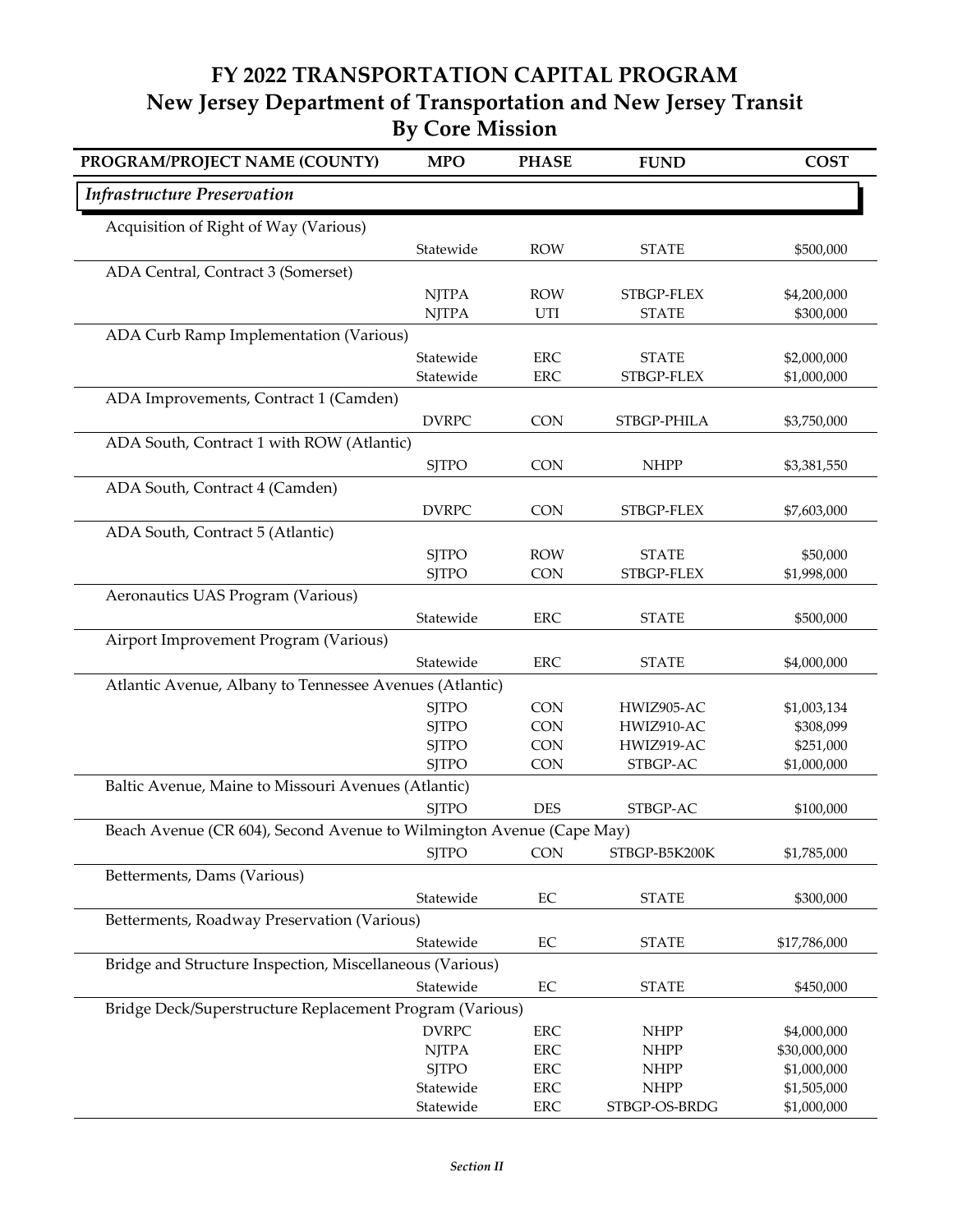| PROGRAM/PROJECT NAME (COUNTY)                                                | <b>MPO</b>   | <b>PHASE</b> | <b>FUND</b>   | <b>COST</b>  |
|------------------------------------------------------------------------------|--------------|--------------|---------------|--------------|
| Bridge Emergency Repair (Various)                                            |              |              |               |              |
|                                                                              | Statewide    | $\rm EC$     | <b>STATE</b>  | \$80,000,000 |
| <b>Bridge Inspection (Various)</b>                                           |              |              |               |              |
|                                                                              | Statewide    | EC           | <b>NHPP</b>   | \$11,900,000 |
|                                                                              | Statewide    | $\rm EC$     | STBGP-FLEX    | \$7,680,000  |
|                                                                              | Statewide    | EC           | STBGP-OS-BRDG | \$2,000,000  |
| Bridge Inspection Program, Minor Bridges (Various)                           |              |              |               |              |
|                                                                              | Statewide    | EC           | <b>STATE</b>  | \$7,826,000  |
| Bridge Maintenance and Repair, Movable Bridges (Various)                     |              |              |               |              |
|                                                                              | Statewide    | EC           | <b>STATE</b>  | \$25,346,000 |
| Bridge Maintenance Fender Replacement (Various)                              |              |              |               |              |
|                                                                              | Statewide    | <b>ERC</b>   | <b>NHPP</b>   | \$10,300,000 |
|                                                                              | Statewide    | <b>ERC</b>   | STBGP-FLEX    | \$3,118,900  |
| Bridge Maintenance Scour Countermeasures (Various)                           |              |              |               |              |
|                                                                              | Statewide    | <b>ERC</b>   | <b>NHPP</b>   | \$5,000,000  |
|                                                                              | Statewide    | <b>ERC</b>   | STBGP-FLEX    | \$4,000,000  |
| Bridge Management System (Various)                                           |              |              |               |              |
|                                                                              | Statewide    | EC           | STBGP-FLEX    | \$1,250,000  |
| Bridge No. C4.13 over Parkers Creek on Centerton Road (Burlington)           |              |              |               |              |
|                                                                              | <b>DVRPC</b> | PE           | STBGP-PHILA   | \$450,000    |
| Bridge Preventive Maintenance (Various)                                      |              |              |               |              |
|                                                                              | Statewide    | EC           | <b>NHPP</b>   | \$24,000,000 |
|                                                                              | Statewide    | EC           | <b>STATE</b>  | \$35,573,000 |
|                                                                              | Statewide    | EC           | STBGP-FLEX    | \$9,953,000  |
| Bridge Replacement, Future Projects (Various)                                |              |              |               |              |
|                                                                              | Statewide    | <b>ERC</b>   | <b>NHPP</b>   | \$1,000,000  |
|                                                                              | Statewide    | <b>ERC</b>   | <b>STATE</b>  | \$5,695,000  |
| Bridge Scour Countermeasures (Various)                                       |              |              |               |              |
|                                                                              | Statewide    | <b>ERC</b>   | <b>STATE</b>  | \$200,000    |
| Brigantine Avenue (CR 638), 29th Street South to 2nd Street South (Atlantic) |              |              |               |              |
|                                                                              | <b>SJTPO</b> | <b>CON</b>   | STBGP-AC      | \$2,820,000  |
| Burlington County Bus Purchase (Burlington)                                  |              |              |               |              |
|                                                                              | <b>DVRPC</b> | EC           | <b>CMAQ</b>   | \$268,000    |
| Camden County Bus Purchase (Camden)                                          |              |              |               |              |
|                                                                              | <b>DVRPC</b> | EC           | <b>CMAQ</b>   | \$876,000    |
| Camp Meeting Avenue Bridge over Trenton Line, CR 602 (Somerset)              |              |              |               |              |
|                                                                              | <b>NJTPA</b> | <b>DES</b>   | STBGP-OS-BRDG | \$2,100,000  |
| Chadwick Beach Island Bridge (No. 1507-007) over Barnegat Bay (Ocean)        |              |              |               |              |
|                                                                              | <b>NJTPA</b> | PE           | STBGP-NY/NWK  | \$1,000,000  |
| Clay Street Bridge over the Passaic River (Hudson)                           |              |              |               |              |
|                                                                              |              | PE           |               |              |
|                                                                              | <b>NJTPA</b> |              | STBGP-NY/NWK  | \$2,000,000  |
| Construction Inspection (Various)                                            |              |              |               |              |
|                                                                              | Statewide    | EC           | <b>STATE</b>  | \$13,000,000 |
| Construction Program IT System (TRNS.PORT) (Various)                         |              |              |               |              |
|                                                                              | Statewide    | $\rm EC$     | <b>STATE</b>  | \$2,300,000  |
| County Bridge K0607, New Brunswick Road over Al's Brook (Somerset)           |              |              |               |              |
|                                                                              | <b>NJTPA</b> | <b>CON</b>   | STBGP-NY/NWK  | \$2,500,000  |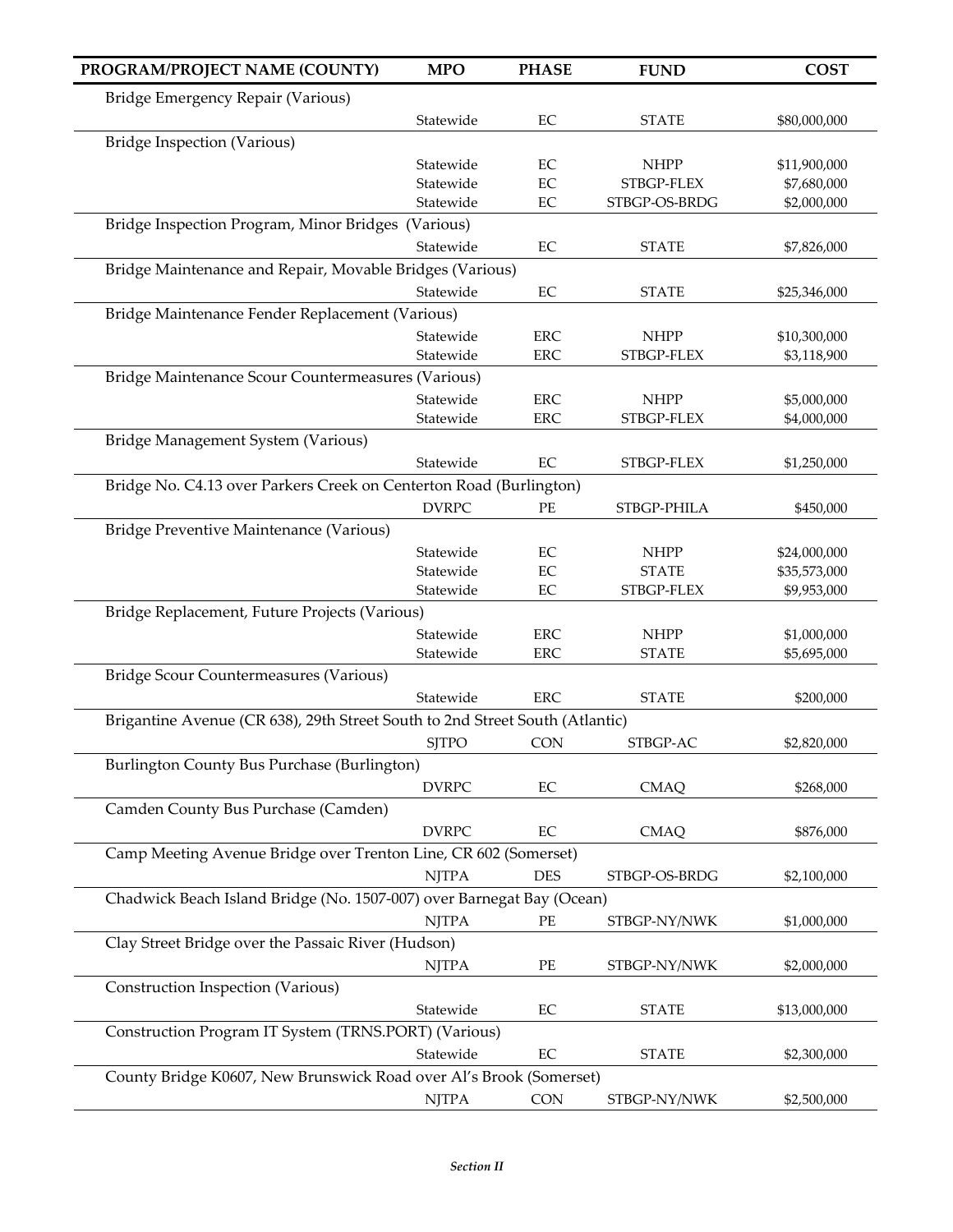| PROGRAM/PROJECT NAME (COUNTY)                                                                    | <b>MPO</b>   | <b>PHASE</b> | <b>FUND</b>   | <b>COST</b>  |
|--------------------------------------------------------------------------------------------------|--------------|--------------|---------------|--------------|
| CR 508 (Central Avenue), Bridge over City Subway (Essex)                                         |              |              |               |              |
|                                                                                                  | <b>NJTPA</b> | $\rm PE$     | STBGP-NY/NWK  | \$500,000    |
| CR 510 (Columbia Turnpike), Bridge over Black Brook (Morris)                                     |              |              |               |              |
|                                                                                                  | <b>NJTPA</b> | PE           | STBGP-NY/NWK  | \$400,000    |
| CR 512 (Valley Road), Bridge over Passaic River (Somerset)                                       |              |              |               |              |
|                                                                                                  | <b>NJTPA</b> | PE           | STBGP-NY/NWK  | \$1,000,000  |
| CR 654 (Hurffville-Cross Keys Rd), CR 630 (Egg Harbor Rd) to CR 651 (Greentree Rd) (Gloucester)  |              |              |               |              |
|                                                                                                  | <b>DVRPC</b> | <b>CON</b>   | STBGP-PHILA   | \$2,000,000  |
| CR 706 (Cooper Street) Bridge over Almonesson Creek (Bridge 3-K-3) (Gloucester)                  |              |              |               |              |
|                                                                                                  | <b>DVRPC</b> | $\rm PE$     | STBGP-PHILA   | \$350,000    |
| CR 712 (College Drive) at Alumni Drive Roundabout and Multi-purpose Trail (Circuit) (Gloucester) |              |              |               |              |
|                                                                                                  | <b>DVRPC</b> | <b>CON</b>   | STBGP-PHILA   | \$1,825,000  |
| CR 758 (Coles Mill Rd), Farwood Rd to Grove St (Camden)                                          |              |              |               |              |
|                                                                                                  | <b>DVRPC</b> | <b>CON</b>   | HWIZ910-PHILA | \$1,427,000  |
|                                                                                                  | <b>DVRPC</b> | <b>CON</b>   | STBGP-PHILA   | \$473,000    |
| Culvert Replacement Program (Various)                                                            |              |              |               |              |
|                                                                                                  | Statewide    | <b>ERC</b>   | <b>STATE</b>  | \$4,000,000  |
|                                                                                                  | Statewide    | <b>ERC</b>   | STBGP-FLEX    | \$1,000,000  |
| Cumberland County Federal Road Program (Cumberland)                                              |              |              |               |              |
|                                                                                                  | <b>SJTPO</b> | <b>CON</b>   | STBGP-B5K200K | \$2,200,000  |
| DBE Supportive Services Program (Various)                                                        |              |              |               |              |
|                                                                                                  | Statewide    | $\rm EC$     | STBGP-FLEX    | \$500,000    |
| Delaware & Raritan Canal Bridges (Mercer)                                                        |              |              |               |              |
|                                                                                                  | Statewide    | <b>ERC</b>   | STBGP-FLEX    | \$776,400    |
|                                                                                                  | Statewide    | <b>ERC</b>   | STBGP-OS-BRDG | \$7,000,000  |
| Design, Emerging Projects (Various)                                                              |              |              |               |              |
|                                                                                                  | Statewide    | <b>DES</b>   | <b>STATE</b>  | \$20,000,000 |
|                                                                                                  | Statewide    | <b>DES</b>   | STBGP-FLEX    | \$1,000,000  |
| Design, Geotechnical Engineering Tasks (Various)                                                 |              |              |               |              |
|                                                                                                  | Statewide    | <b>DES</b>   | <b>STATE</b>  | \$500,000    |
| Disadvantaged Business Enterprise (Various)                                                      |              |              |               |              |
|                                                                                                  | Statewide    | $\rm EC$     | STBGP-FLEX    | \$100,000    |
| Drainage Rehabilitation & Improvements (Various)                                                 |              |              |               |              |
|                                                                                                  | Statewide    | $\rm EC$     | STBGP-FLEX    | \$13,015,700 |
| Drainage Rehabilitation and Maintenance, State (Various)                                         |              |              |               |              |
|                                                                                                  | Statewide    | $\rm EC$     | <b>STATE</b>  | \$24,500,000 |
| Duck Island Landfill, Site Remediation (Mercer)                                                  |              |              |               |              |
|                                                                                                  | <b>DVRPC</b> | $\rm EC$     | <b>STATE</b>  | \$100,000    |
| DVRPC, Future Projects (Various)                                                                 |              |              |               |              |
|                                                                                                  | <b>DVRPC</b> | ERC          | STBGP-PHILA   | \$1,322,000  |
| <b>Electrical Facilities (Various)</b>                                                           |              |              |               |              |
|                                                                                                  | Statewide    | $\rm EC$     | <b>STATE</b>  | \$6,225,000  |
| Electrical Load Center Replacement, Statewide (Various)                                          |              |              |               |              |
|                                                                                                  | Statewide    | <b>ERC</b>   | <b>STATE</b>  | \$4,998,000  |
| Environmental Investigations (Various)                                                           |              |              |               |              |
|                                                                                                  | Statewide    | EC           | <b>STATE</b>  | \$7,500,000  |
| Environmental Project Support (Various)                                                          |              |              |               |              |
|                                                                                                  | Statewide    | ERC          | <b>STATE</b>  | \$1,200,000  |
|                                                                                                  |              |              |               |              |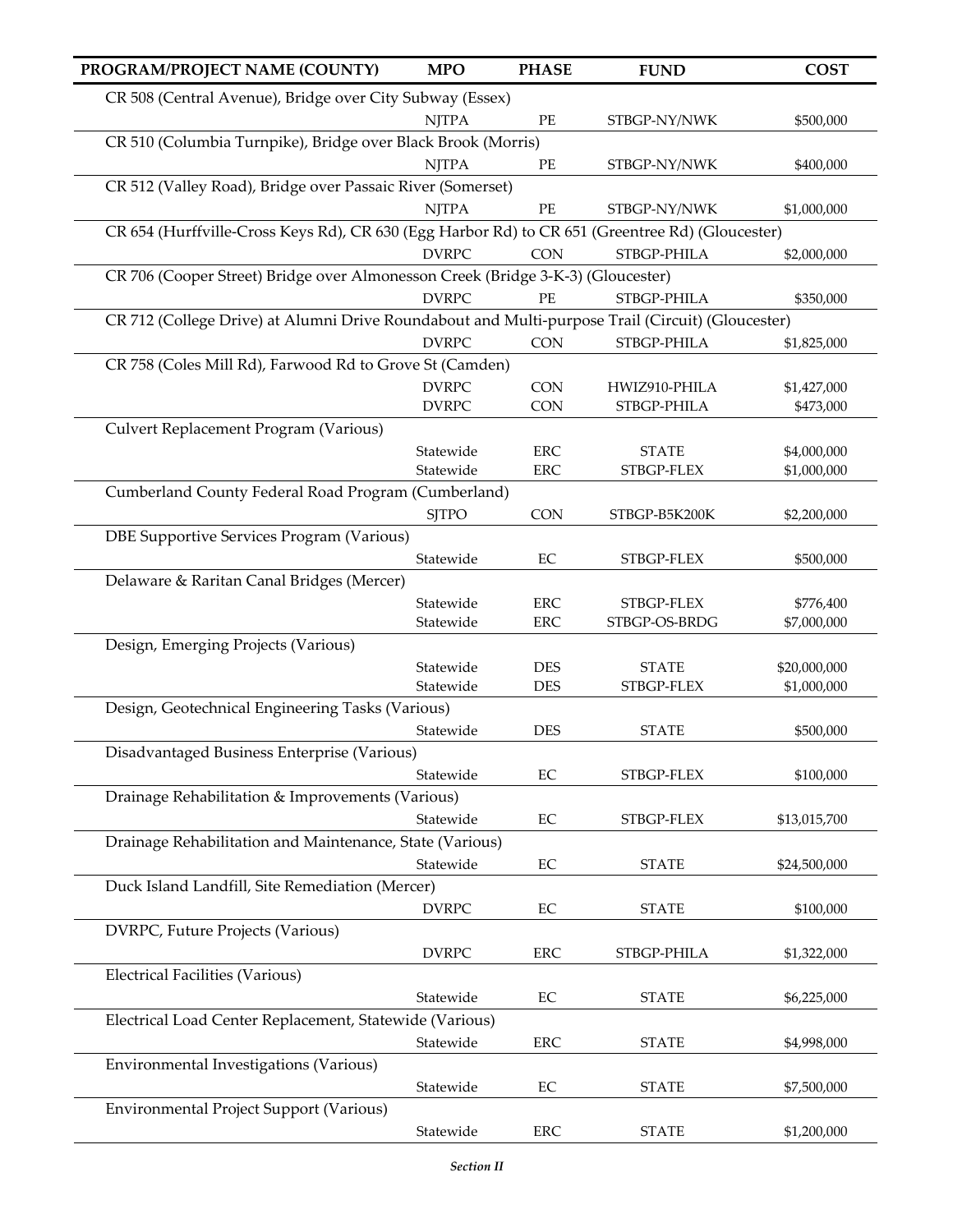| PROGRAM/PROJECT NAME (COUNTY)                                                               | <b>MPO</b>   | <b>PHASE</b> | <b>FUND</b>   | <b>COST</b>   |
|---------------------------------------------------------------------------------------------|--------------|--------------|---------------|---------------|
| Garden State Parkway Interchange 83 Improvements (Ocean)                                    |              |              |               |               |
|                                                                                             | <b>NJTPA</b> | <b>DES</b>   | STBGP-NY/NWK  | \$1,500,000   |
| Gloucester County Bus Purchase (Gloucester)                                                 |              |              |               |               |
|                                                                                             | <b>DVRPC</b> | <b>CON</b>   | <b>CMAQ</b>   | \$179,000     |
| Griffith Street/Grant Street (CR 657) (Salem)                                               |              |              |               |               |
|                                                                                             | <b>SJTPO</b> | <b>DES</b>   | STBGP-B5K200K | \$100,000     |
| Guiderail Upgrade (Various)                                                                 |              |              |               |               |
|                                                                                             | Statewide    | <b>ERC</b>   | <b>NHPP</b>   | \$24,000,000  |
|                                                                                             | Statewide    | <b>ERC</b>   | <b>STATE</b>  | \$1,000,000   |
| Hamilton Road, Bridge over Conrail RR (Somerset)                                            |              |              |               |               |
| High-Mast Light Poles (Various)                                                             | <b>NJTPA</b> | <b>DES</b>   | <b>NHPP</b>   | \$2,800,000   |
|                                                                                             | Statewide    | <b>ERC</b>   | <b>NHPP</b>   | \$1,000,000   |
|                                                                                             | Statewide    | <b>ERC</b>   | STBGP-FLEX    | \$1,000,000   |
| <b>Interstate Service Facilities (Various)</b>                                              |              |              |               |               |
|                                                                                             | Statewide    | EC           | <b>STATE</b>  | \$1,580,000   |
| Job Order Contracting Infrastructure Repairs, Statewide (Various)                           |              |              |               |               |
|                                                                                             | Statewide    | $\rm EC$     | <b>STATE</b>  | \$26,680,000  |
|                                                                                             | Statewide    | $\rm EC$     | STBGP-FLEX    | \$10,000,000  |
| Kaighn Avenue (CR 607), Bridge over Cooper River (Roadway and Bridge Improvements) (Camden) |              |              |               |               |
|                                                                                             | <b>DVRPC</b> | <b>DES</b>   | STBGP-PHILA   | \$755,000     |
| Landis Avenue Phase VI, Route 55 to Mill Road (Cumberland)                                  |              |              |               |               |
|                                                                                             | <b>SJTPO</b> | <b>CON</b>   | STBGP-B5K200K | \$1,300,000   |
| Legal Costs for Right of Way Condemnation (Various)                                         |              |              |               |               |
|                                                                                             | Statewide    | $\rm EC$     | <b>STATE</b>  | \$1,600,000   |
| Lincoln Tunnel Access Project (LTAP) (Hudson)                                               |              | <b>ERC</b>   |               |               |
| Local Aid Grant Management System (Various)                                                 | <b>NJTPA</b> |              | <b>STATE</b>  | \$65,000,000  |
|                                                                                             | Statewide    | EC           | <b>STATE</b>  | \$200,000     |
| Local Aid, Infrastructure Fund (Various)                                                    |              |              |               |               |
|                                                                                             | Statewide    | <b>ERC</b>   | <b>STATE</b>  | \$7,500,000   |
| Local Aid, State Transportation Infrastructure Bank (Various)                               |              |              |               |               |
|                                                                                             | Statewide    | ERC          | <b>STATE</b>  | \$22,600,000  |
| Local Bridges, Future Needs (Various)                                                       |              |              |               |               |
|                                                                                             | Statewide    | ERC          | <b>STATE</b>  | \$47,300,000  |
| Local Concept Development Support (Various)                                                 |              |              |               |               |
|                                                                                             | <b>DVRPC</b> | PLS          | STBGP-PHILA   | \$700,000     |
|                                                                                             | <b>NJTPA</b> | <b>PLS</b>   | STBGP-NY/NWK  | \$2,925,000   |
|                                                                                             | <b>SJTPO</b> | PLS          | STBGP-B5K200K | \$275,000     |
| Local County Aid, DVRPC (Various)                                                           |              |              |               |               |
|                                                                                             | <b>DVRPC</b> | <b>ERC</b>   | <b>STATE</b>  | \$32,636,053  |
| Local County Aid, NJTPA (Various)                                                           | <b>NJTPA</b> | ERC          |               |               |
| Local County Aid, SJTPO (Various)                                                           |              |              | <b>STATE</b>  | \$105,521,981 |
|                                                                                             | <b>SJTPO</b> | <b>ERC</b>   | <b>STATE</b>  | \$23,091,966  |
| Local Freight Impact Fund (Various)                                                         |              |              |               |               |
|                                                                                             | Statewide    | ERC          | <b>STATE</b>  | \$30,100,000  |
|                                                                                             |              |              |               |               |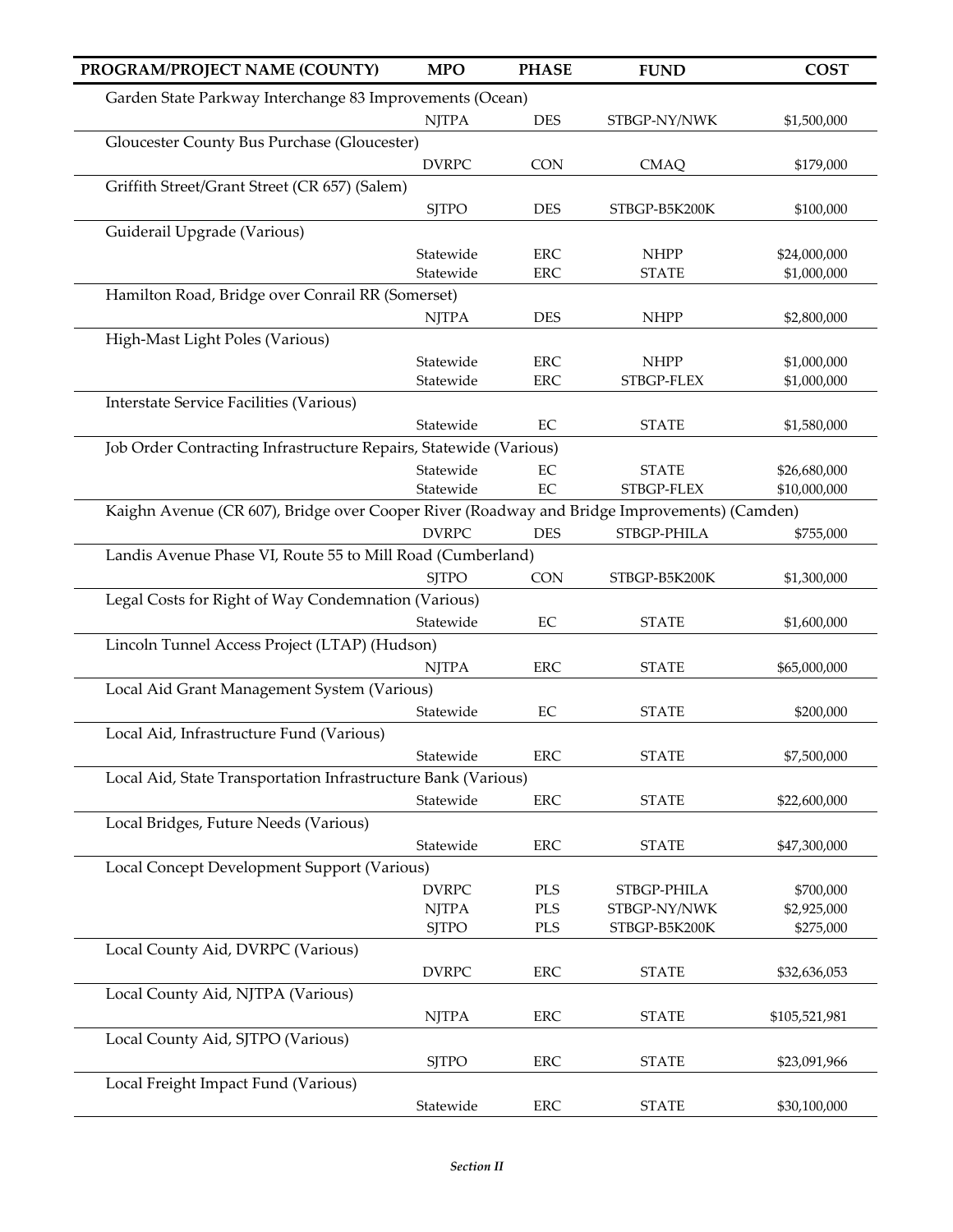| PROGRAM/PROJECT NAME (COUNTY)                                                       | <b>MPO</b>   | <b>PHASE</b> | <b>FUND</b>              | <b>COST</b>   |
|-------------------------------------------------------------------------------------|--------------|--------------|--------------------------|---------------|
| Local Municipal Aid, DVRPC (Various)                                                |              |              |                          |               |
|                                                                                     | <b>DVRPC</b> | <b>ERC</b>   | <b>STATE</b>             | \$29,201,573  |
| Local Municipal Aid, NJTPA (Various)                                                |              |              |                          |               |
|                                                                                     | <b>NJTPA</b> | <b>ERC</b>   | <b>STATE</b>             | \$108,435,707 |
| Local Municipal Aid, SJTPO (Various)                                                |              |              |                          |               |
|                                                                                     | <b>SJTPO</b> | ERC          | <b>STATE</b>             | \$13,612,720  |
| Local Municipal Aid, Urban Aid (Various)                                            |              |              |                          |               |
|                                                                                     | Statewide    | <b>ERC</b>   | <b>STATE</b>             | \$10,000,000  |
| Manhattan Avenue Retaining Wall (Hudson)                                            |              |              |                          |               |
|                                                                                     | <b>NJTPA</b> | PE           | STBGP-NY/NWK             | \$1,200,000   |
| Maritime Transportation System (Various)                                            |              |              |                          |               |
|                                                                                     | Statewide    | $\rm EC$     | <b>STATE</b>             | \$20,000,000  |
| Martin Luther King Avenue Bridge (No. 1400-118) over the Whippany River (Morris)    |              |              |                          |               |
|                                                                                     | <b>NJTPA</b> | PE           | STBGP-NY/NWK             | \$1,000,000   |
| Mercer County Bus Purchase (Mercer)                                                 |              |              |                          |               |
|                                                                                     | <b>DVRPC</b> | $\rm EC$     | <b>CMAQ</b>              | \$915,000     |
| Metropolitan Planning (Various)                                                     |              |              |                          |               |
|                                                                                     |              |              |                          |               |
|                                                                                     | <b>DVRPC</b> | PLS          | $\rm PL$                 | \$2,538,000   |
|                                                                                     | <b>DVRPC</b> | $\rm PLS$    | PL-FTA                   | \$700,000     |
|                                                                                     | <b>DVRPC</b> | $\rm PLS$    | STBGP-PHILA              | \$1,320,000   |
|                                                                                     | <b>NJTPA</b> | $\rm PLS$    | $\mathcal{P}\mathcal{L}$ | \$9,890,000   |
|                                                                                     | <b>NJTPA</b> | $\rm PLS$    | PL-FTA                   | \$3,172,706   |
|                                                                                     | <b>NJTPA</b> | $\rm PLS$    | STBGP-NY/NWK             | \$8,000,000   |
|                                                                                     | <b>SJTPO</b> | $\rm PLS$    | PL                       | \$1,069,000   |
|                                                                                     | <b>SJTPO</b> | <b>PLS</b>   | PL-FTA                   | \$462,477     |
|                                                                                     | <b>SJTPO</b> | $\rm PLS$    | STBGP-AC                 | \$265,000     |
| Minority and Women Workforce Training Set Aside (Various)                           |              |              |                          |               |
|                                                                                     | Statewide    | $\rm EC$     | <b>STATE</b>             | \$1,500,000   |
| Monmouth County Bridges W7, W8, W9 over Glimmer Glass and Debbie's Creek (Monmouth) |              |              |                          |               |
|                                                                                     | <b>NJTPA</b> | <b>DES</b>   | STBGP-NY/NWK             | \$4,000,000   |
| New Jersey Rail Freight Assistance Program (Various)                                |              |              |                          |               |
|                                                                                     | Statewide    | EC           | <b>STATE</b>             | \$25,000,000  |
| New Jersey Scenic Byways Program (Various)                                          |              |              |                          |               |
|                                                                                     | Statewide    | <b>ERC</b>   | TA-FLEX                  | \$500,000     |
| NJTPA, Future Projects (Various)                                                    |              |              |                          |               |
|                                                                                     |              |              |                          |               |
|                                                                                     | <b>NJTPA</b> | <b>ERC</b>   | <b>CRRSAA-ALLEN</b>      | \$229,886     |
|                                                                                     | <b>NJTPA</b> | <b>ERC</b>   | CRRSAA-NY/NWK            | \$43,645,025  |
|                                                                                     | <b>NJTPA</b> | ERC          | CRRSAA-PGH/NWB           | \$79,560      |
|                                                                                     | <b>NJTPA</b> | <b>ERC</b>   | HWIZ005-ALLEN            | \$98,372      |
|                                                                                     | <b>NJTPA</b> | <b>ERC</b>   | HWIZ005-PGH/NWB          | \$34,045      |
|                                                                                     | <b>NJTPA</b> | <b>ERC</b>   | HWIZ905-ALLEN            | \$1,000,000   |
|                                                                                     | <b>NJTPA</b> | <b>ERC</b>   | HWIZ905-PGH/NWB          | \$47,967      |
|                                                                                     | <b>NJTPA</b> | <b>ERC</b>   | STBGP-ALLEN              | \$547,628     |
|                                                                                     | <b>NJTPA</b> | ERC          | STBGP-NY/NWK             | \$65,195,000  |
|                                                                                     | <b>NJTPA</b> | <b>ERC</b>   | STBGP-PGH/NWB            | \$189,526     |
| Oak Tree Road Bridge, CR 604 (Middlesex)                                            |              |              |                          |               |
|                                                                                     | <b>NJTPA</b> | <b>DES</b>   | <b>NHPP</b>              | \$1,800,000   |
| Openaki Road Bridge (Morris)                                                        |              |              |                          |               |
|                                                                                     | <b>NJTPA</b> | <b>DES</b>   | STBGP-NY/NWK             | \$1,000,000   |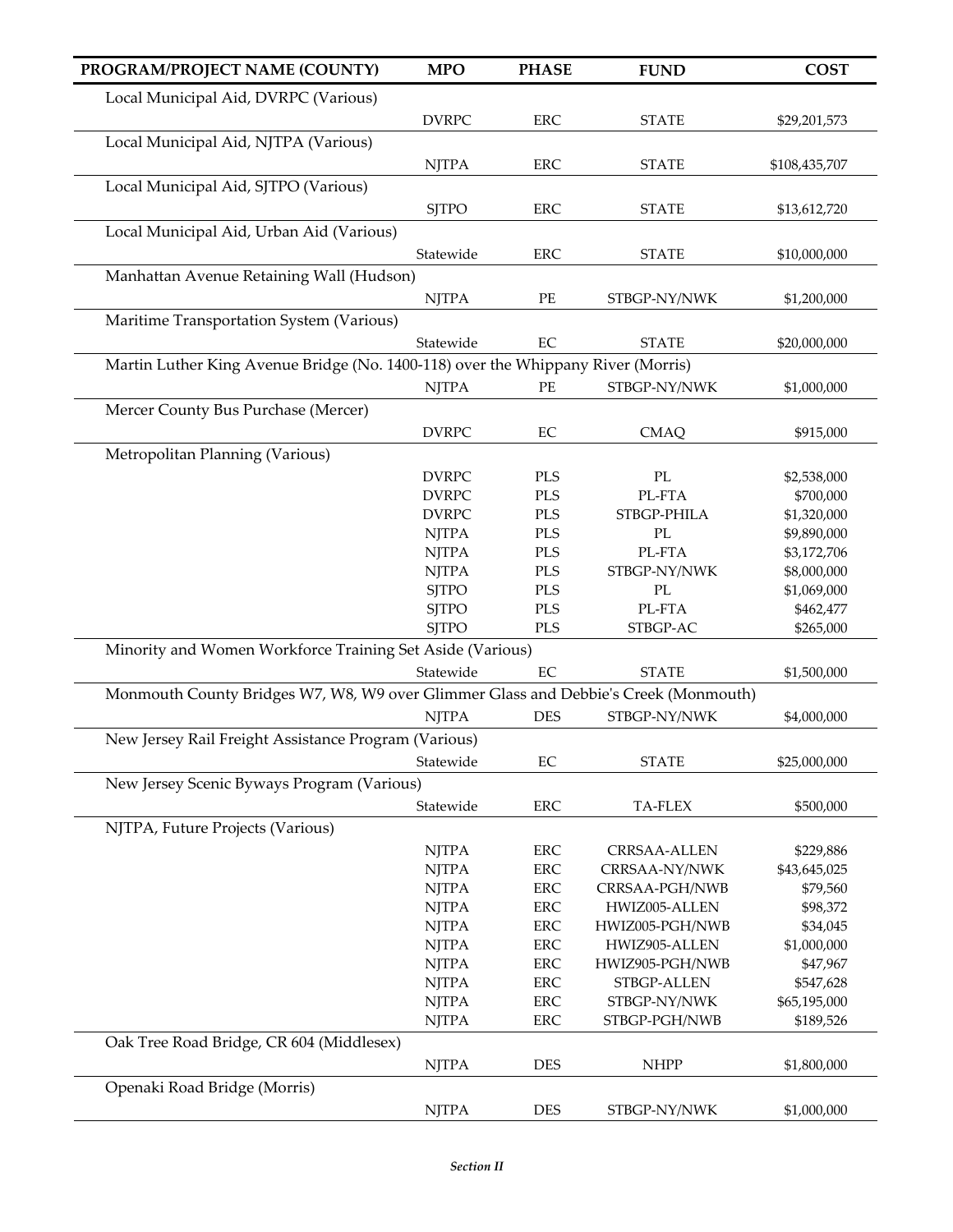| PROGRAM/PROJECT NAME (COUNTY)                                                            | <b>MPO</b>             | <b>PHASE</b>             | <b>FUND</b>                | <b>COST</b>                |
|------------------------------------------------------------------------------------------|------------------------|--------------------------|----------------------------|----------------------------|
| Orphan Bridge Reconstruction (Various)                                                   |                        |                          |                            |                            |
|                                                                                          | Statewide              | $\rm EC$                 | <b>STATE</b>               | \$4,000,000                |
| <b>Pavement Preservation (Various)</b>                                                   |                        |                          |                            |                            |
|                                                                                          | <b>DVRPC</b>           | <b>ERC</b>               | <b>NHPP</b>                | \$8,000,000                |
|                                                                                          | <b>DVRPC</b>           | <b>ERC</b>               | STBGP-FLEX                 | \$2,000,000                |
|                                                                                          | <b>SJTPO</b>           | <b>ERC</b>               | <b>NHPP</b>                | \$4,000,000                |
|                                                                                          | <b>SJTPO</b>           | <b>ERC</b>               | STBGP-FLEX                 | \$1,000,000                |
| Pavement Preservation, NJTPA (Various)                                                   |                        |                          |                            |                            |
|                                                                                          | <b>NJTPA</b>           | EC                       | <b>NHPP</b>                | \$20,000,000               |
|                                                                                          | <b>NJTPA</b>           | EC                       | STBGP-FLEX                 | \$2,000,000                |
| Picket Place, CR 567 Bridge (C0609) over South Branch of Raritan River (Somerset)        |                        |                          |                            |                            |
|                                                                                          | <b>NJTPA</b>           | PE                       | STBGP-NY/NWK               | \$1,400,000                |
| Planning and Research, Federal-Aid (Various)                                             |                        |                          |                            |                            |
|                                                                                          | Statewide              | PLS                      | <b>LTAP</b>                | \$150,000                  |
|                                                                                          | Statewide              | <b>PLS</b>               | <b>SPR</b>                 | \$21,983,000               |
|                                                                                          | Statewide              | PLS                      | STBGP-FLEX                 | \$12,000,000               |
| Planning and Research, State (Various)                                                   |                        |                          |                            |                            |
|                                                                                          | Statewide              | PLS                      | <b>STATE</b>               | \$1,000,000                |
| Portway, Fish House Road/Pennsylvania Avenue, CR 659 (Hudson)                            |                        |                          |                            |                            |
|                                                                                          | <b>NJTPA</b>           | <b>CON</b>               | NHFP-HWY                   | \$24,876,000               |
|                                                                                          | <b>NJTPA</b>           | <b>CON</b>               | STBGP-FLEX                 | \$19,524,000               |
| Pre-Apprenticeship Training Program for Minorities and Women (Various)                   |                        |                          |                            |                            |
|                                                                                          | Statewide              | $\rm EC$                 | STBGP-FLEX                 | \$500,000                  |
| Program Implementation Costs, NJDOT (Various)                                            |                        |                          |                            |                            |
|                                                                                          | Statewide              | EC                       | <b>STATE</b>               | \$108,240,000              |
| Project Development: Concept Development and Preliminary Engineering (Various)           |                        |                          |                            |                            |
|                                                                                          | Statewide              | CD                       | <b>STATE</b>               | \$4,447,000                |
| Project Management & Reporting System (PMRS) (Various)                                   |                        |                          |                            |                            |
|                                                                                          | Statewide              | <b>DES</b>               | <b>STATE</b>               | \$1,500,000                |
| Project Management Improvement Initiative Support (Various)                              |                        |                          |                            |                            |
|                                                                                          | Statewide              | <b>DES</b>               | <b>STATE</b>               | \$3,000,000                |
| Prospect Street, Bridge over Belvidere-Delaware RR (Abandoned) (Mercer)                  |                        |                          |                            |                            |
|                                                                                          | <b>DVRPC</b>           | PE                       | STBGP-FLEX                 | \$900,000                  |
| Regional Action Program (Various)                                                        |                        |                          |                            |                            |
|                                                                                          | Statewide              | EC                       | <b>CRRSAA-FLEX</b>         | \$5,000,000                |
|                                                                                          | Statewide              | $\rm EC$                 | <b>STATE</b>               | \$2,000,000                |
| Resurfacing Improvements of Landis Avenue from 69th to Townsends Inlet Bridge (Cape May) |                        |                          |                            |                            |
|                                                                                          | <b>SJTPO</b>           | <b>CON</b>               | CRRSAA-AC                  | \$585,000                  |
| Resurfacing Program (Various)                                                            |                        |                          |                            |                            |
|                                                                                          | Statewide              | EC                       | <b>STATE</b>               | \$88,932,000               |
| Resurfacing, Federal (Various)                                                           |                        |                          |                            |                            |
|                                                                                          |                        |                          |                            |                            |
|                                                                                          | Statewide<br>Statewide | ERC<br><b>ERC</b>        | CRRSAA-FLEX<br><b>NHPP</b> | \$3,000,000<br>\$1,000,000 |
| Right of Way Database/Document Management System (Various)                               |                        |                          |                            |                            |
|                                                                                          | Statewide              | EC                       | <b>STATE</b>               | \$500,000                  |
|                                                                                          |                        |                          |                            |                            |
| Right of Way Full-Service Consultant Term Agreements (Various)                           |                        |                          |                            |                            |
|                                                                                          | Statewide<br>Statewide | <b>ROW</b><br><b>ROW</b> | <b>STATE</b><br>STBGP-FLEX | \$50,000                   |
|                                                                                          |                        |                          |                            | \$300,000                  |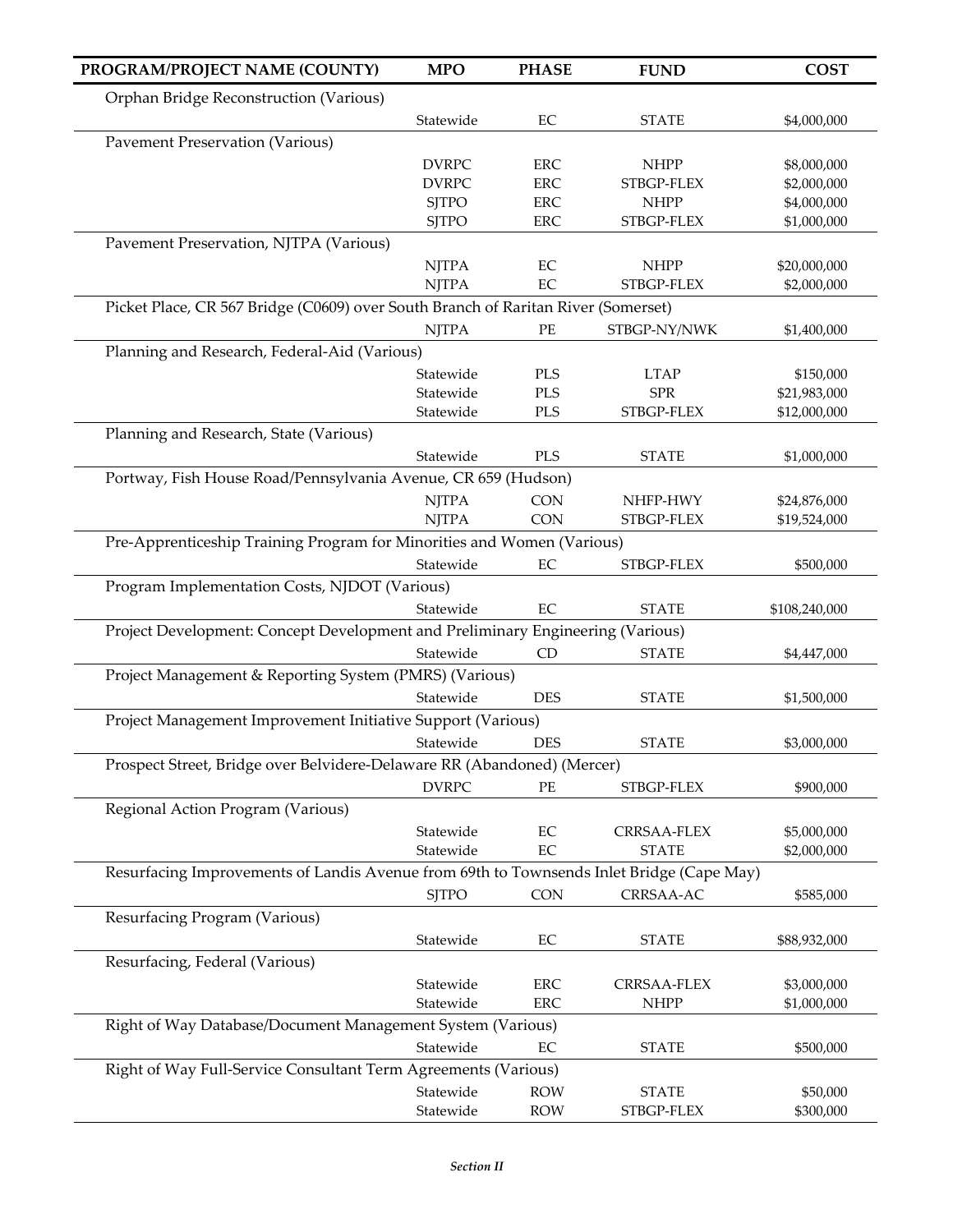| PROGRAM/PROJECT NAME (COUNTY)                                                                                         | <b>MPO</b>                   | <b>PHASE</b>             | <b>FUND</b>               | <b>COST</b>         |
|-----------------------------------------------------------------------------------------------------------------------|------------------------------|--------------------------|---------------------------|---------------------|
| Rowan University Fossil Park Roadway and Intersection Improvement at Woodbury Glassboro Road (CR<br>553) (Gloucester) |                              |                          |                           |                     |
|                                                                                                                       | <b>DVRPC</b>                 | CON                      | <b>STATE</b>              | \$12,000,000        |
| Schalk's Crossing Road Bridge, CR 683 (Middlesex)                                                                     |                              |                          |                           |                     |
|                                                                                                                       | <b>NJTPA</b>                 | <b>DES</b>               | STBGP-NY/NWK              | \$5,400,000         |
| Sign Structure Inspection Program (Various)                                                                           |                              |                          |                           |                     |
|                                                                                                                       | Statewide                    | EC                       | <b>STATE</b>              | \$2,100,000         |
| Sign Structure Rehabilitation/Replacement Program (Various)                                                           |                              |                          |                           |                     |
|                                                                                                                       | Statewide                    | <b>ERC</b>               | STBGP-FLEX                | \$1,000,000         |
| Signs Program, Statewide (Various)                                                                                    |                              |                          |                           |                     |
|                                                                                                                       | Statewide                    | $\rm EC$                 | <b>STATE</b>              | \$3,470,000         |
| Sixth Avenue (CR 652), Bridge over Passaic River (Passaic)                                                            |                              |                          |                           |                     |
|                                                                                                                       | <b>NJTPA</b>                 | $\rm PE$                 | STBGP-NY/NWK              | \$500,000           |
| SJTPO, Future Projects (Various)                                                                                      |                              |                          |                           |                     |
|                                                                                                                       | <b>SJTPO</b>                 | <b>ERC</b>               | HWIZ005-AC                | \$327,000           |
|                                                                                                                       | <b>SJTPO</b><br><b>SJTPO</b> | <b>ERC</b><br><b>ERC</b> | STBGP-AC<br>STBGP-B5K200K | \$7,953<br>\$22,047 |
| South Greenwich Street/Telegraph Road (CR 540), Phase 1 (Salem)                                                       |                              |                          |                           |                     |
|                                                                                                                       | <b>SJTPO</b>                 | <b>CON</b>               |                           |                     |
|                                                                                                                       |                              |                          | STBGP-L5K                 | \$1,500,000         |
| <b>Staff Augmentation (Various)</b>                                                                                   |                              |                          |                           |                     |
|                                                                                                                       | Statewide                    | $\rm EC$                 | <b>STATE</b>              | \$10,500,000        |
| State Police Enforcement and Safety Services (Various)                                                                |                              |                          |                           |                     |
|                                                                                                                       | Statewide                    | $\rm EC$                 | <b>STATE</b>              | \$7,000,000         |
| Storm Water Asset Management (Various)                                                                                |                              |                          |                           |                     |
|                                                                                                                       | Statewide                    | <b>ERC</b>               | STBGP-FLEX                | \$2,000,000         |
| Taft Avenue, Pedestrian Bridge over Route 80 (Passaic)                                                                |                              |                          |                           |                     |
|                                                                                                                       | <b>NJTPA</b>                 | <b>CON</b>               | <b>NHPP</b>               | \$5,450,000         |
| Tilton Road (CR 563) - Section 7 (Atlantic)                                                                           |                              |                          |                           |                     |
|                                                                                                                       | <b>SJTPO</b>                 | <b>CON</b>               | CRRSAA-AC                 | \$1,175,000         |
| Title VI and Nondiscrimination Supporting Activities (Various)                                                        |                              |                          |                           |                     |
|                                                                                                                       | Statewide                    | EC                       | <b>STATE</b>              | \$175,000           |
| Traffic Signal Replacement (Various)                                                                                  |                              |                          |                           |                     |
|                                                                                                                       | Statewide                    | EC                       | <b>STATE</b>              | \$8,893,000         |
| Training and Employee Development (Various)                                                                           |                              |                          |                           |                     |
|                                                                                                                       | Statewide                    | $\rm EC$                 | STBGP-FLEX                | \$2,000,000         |
| Transportation and Community Development Initiative (TCDI) DVRPC (Various)                                            |                              |                          |                           |                     |
|                                                                                                                       | <b>DVRPC</b>                 | $\rm EC$                 | STBGP-PHILA               | \$705,000           |
| <b>Transportation Operations (Various)</b>                                                                            |                              |                          |                           |                     |
|                                                                                                                       | <b>DVRPC</b>                 | <b>PLS</b>               | STBGP-PHILA               | \$130,000           |
| Transportation Research Technology (Various)                                                                          |                              |                          |                           |                     |
|                                                                                                                       | Statewide                    | $\rm EC$                 | <b>STATE</b>              | \$1,100,000         |
| Trenton Amtrak Bridges (Mercer)                                                                                       |                              |                          |                           |                     |
|                                                                                                                       | <b>DVRPC</b>                 | <b>ROW</b>               | STBGP-TRENTON             | \$3,000,000         |
| Tyler Road (CR 611) (Cape May)                                                                                        |                              |                          |                           |                     |
|                                                                                                                       | <b>SJTPO</b>                 | <b>CON</b>               | STBGP-L5K                 | \$1,000,000         |
| Unanticipated Design, Right of Way and Construction Expenses, State (Various)                                         |                              |                          |                           |                     |
|                                                                                                                       | Statewide                    | ERC                      | <b>STATE</b>              | \$36,473,000        |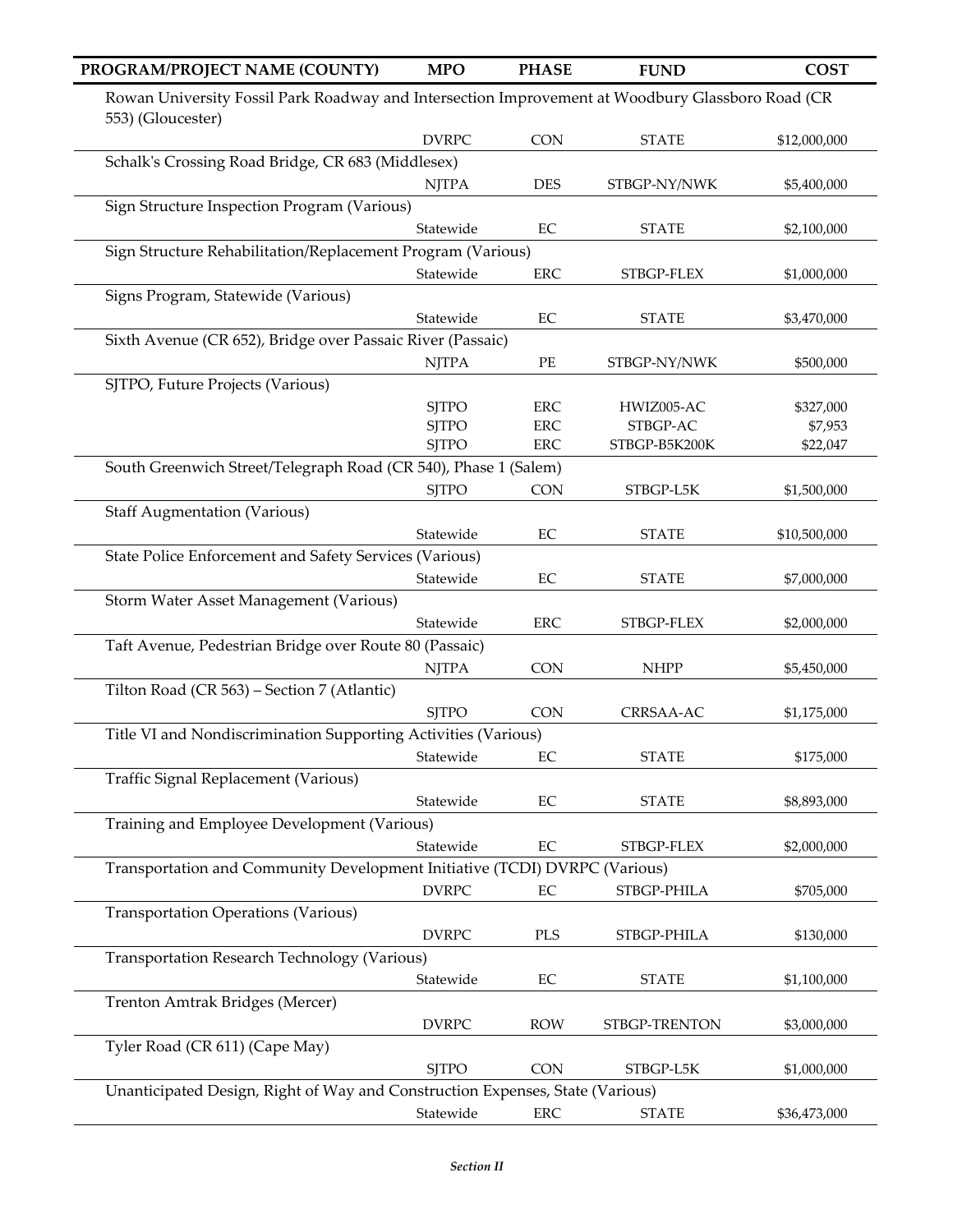| PROGRAM/PROJECT NAME (COUNTY)                                                | <b>MPO</b>   | <b>PHASE</b> | <b>FUND</b>   | <b>COST</b>  |
|------------------------------------------------------------------------------|--------------|--------------|---------------|--------------|
| Utility Pole Mitigation (Various)                                            |              |              |               |              |
|                                                                              | Statewide    | EC           | <b>HSIP</b>   | \$175,000    |
| Utility Reconnaissance and Relocation (Various)                              |              |              |               |              |
|                                                                              | Statewide    | EC           | <b>STATE</b>  | \$2,500,000  |
| Walt Whitman Bridge NJ Corridor Resurfacing (Camden)                         |              |              |               |              |
|                                                                              | <b>DVRPC</b> | <b>CON</b>   | STBGP-PHILA   | \$1,800,000  |
| Washington Turnpike, Bridge over West Branch of Wading River (Burlington)    |              |              |               |              |
|                                                                              | <b>DVRPC</b> | <b>ROW</b>   | STBGP-OS-BRDG | \$200,000    |
| Welchville Road (CR 540) (Salem County)                                      |              |              |               |              |
|                                                                              | <b>SJTPO</b> | <b>DES</b>   | STBGP-L5K     | \$100,000    |
| Youth Employment and TRAC Programs (Various)                                 | Statewide    | $\rm EC$     | STBGP-FLEX    | \$350,000    |
| Route 3 & Route 495 Interchange (Hudson)                                     |              |              |               |              |
|                                                                              | <b>NJTPA</b> | PE           | <b>NHPP</b>   | \$10,000,000 |
| Route 4, Bridge over Palisade Avenue, Windsor Road and CSX Railroad (Bergen) |              |              |               |              |
|                                                                              | <b>NJTPA</b> | <b>ROW</b>   | <b>NHPP</b>   | \$1,500,000  |
| Route 4, Grand Avenue Bridge (Bergen)                                        |              |              |               |              |
|                                                                              | <b>NJTPA</b> | <b>ROW</b>   | <b>NHPP</b>   | \$1,750,000  |
| Route 4, Hackensack River Bridge (Bergen)                                    |              |              |               |              |
|                                                                              | <b>NJTPA</b> | <b>DES</b>   | <b>NHPP</b>   | \$7,000,000  |
| Route 4, Jones Road Bridge (Bergen)                                          |              |              |               |              |
|                                                                              | <b>NJTPA</b> | <b>CON</b>   | CRRSAA-FLEX   | \$26,300,000 |
| Route 4, Teaneck Road Bridge (Bergen)                                        |              |              |               |              |
|                                                                              | <b>NJTPA</b> | <b>DES</b>   | <b>NHPP</b>   | \$2,495,000  |
| Route 7, Mill Street (CR 672) to Park Avenue (CR 646) (Essex)                |              |              |               |              |
|                                                                              | <b>NJTPA</b> | <b>ROW</b>   | <b>STATE</b>  | \$500,000    |
| Route 9, Indian Head Road to Central Ave/Hurley Ave, Pavement (Ocean)        | <b>NJTPA</b> | <b>CON</b>   | <b>NHPP</b>   |              |
| Route 9, Wrights Lane to Harbor Road (Cape May)                              |              |              |               | \$43,500,000 |
|                                                                              | <b>SJTPO</b> | <b>CON</b>   | <b>NHPP</b>   | \$9,300,000  |
| Route 15 SB, Bridge over Rockaway River (Morris)                             |              |              |               |              |
|                                                                              | <b>NJTPA</b> | <b>CON</b>   | <b>NHPP</b>   | \$11,450,000 |
| Route 17, Bridges over NYS&W RR & RR Spur & Central Avenue (CR 44) (Bergen)  |              |              |               |              |
|                                                                              | <b>NJTPA</b> | PE           | <b>NHPP</b>   | \$3,500,000  |
| Route 17, Pierrepont Ave to Terrace Ave/Polify Rd (CR 55) (Bergen)           |              |              |               |              |
|                                                                              | <b>NJTPA</b> | <b>CON</b>   | <b>NHPP</b>   | \$6,500,000  |
| Route 18 NB, Bridge over Conrail (Middlesex)                                 |              |              |               |              |
|                                                                              | <b>NJTPA</b> | <b>DES</b>   | <b>NHPP</b>   | \$2,520,000  |
| Route 18, East Brunswick, Drainage and Pavement Rehabilitation (Middlesex)   |              |              |               |              |
|                                                                              | <b>NJTPA</b> | <b>CON</b>   | <b>NHPP</b>   | \$33,500,000 |
| Route 20, Paterson Safety, Drainage and Resurfacing (Passaic)                |              |              |               |              |
| Route 21, Newark Riverfront Pedestrian and Bicycle Access (Essex)            | <b>NJTPA</b> | <b>CON</b>   | <b>NHPP</b>   | \$29,231,000 |
|                                                                              | <b>NJTPA</b> | ERC          | <b>DEMO</b>   | \$4,700,000  |
| Route 22, Bridge over NJT Raritan Valley Line (Hunterdon)                    |              |              |               |              |
|                                                                              | <b>NJTPA</b> | DES          | <b>STATE</b>  | \$2,000,000  |
|                                                                              |              |              |               |              |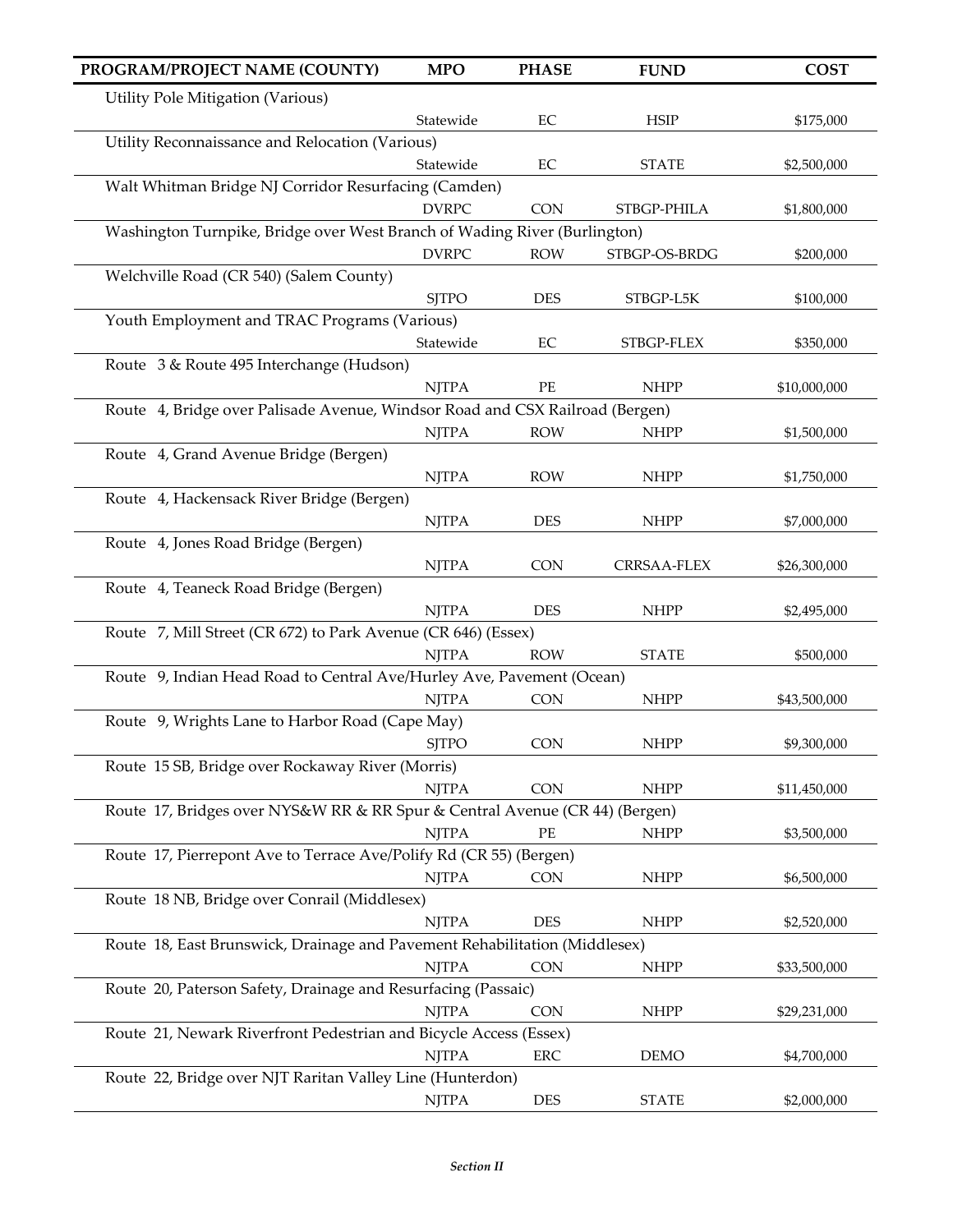| PROGRAM/PROJECT NAME (COUNTY)                                                    | <b>MPO</b>   | <b>PHASE</b> | <b>FUND</b>  | <b>COST</b>                 |
|----------------------------------------------------------------------------------|--------------|--------------|--------------|-----------------------------|
| Route 22, Broad Street (CR 623) to Route 27 (Empire Street) (Union)              |              |              |              |                             |
|                                                                                  | <b>NJTPA</b> | <b>CON</b>   | <b>NHPP</b>  | \$4,100,000                 |
| Route 23, Alexander Road to Maple Lake Road (Morris)                             |              |              |              |                             |
|                                                                                  | <b>NJTPA</b> | <b>CON</b>   | <b>NHPP</b>  | \$12,100,000                |
| Route 23, High Crest Drive to Macopin River (Passaic)                            |              |              |              |                             |
|                                                                                  | <b>NJTPA</b> | <b>DES</b>   | <b>NHPP</b>  | \$2,800,000                 |
| Route 23, NB Bridge over Pequannock River (Passaic)                              |              |              |              |                             |
|                                                                                  | <b>NJTPA</b> | <b>ROW</b>   | <b>STATE</b> | \$100,000                   |
| Route 27 NB (Cherry Street), Bridge over Conrail (Union)                         |              |              |              |                             |
|                                                                                  | <b>NJTPA</b> | <b>DES</b>   | <b>NHPP</b>  | \$2,300,000                 |
| Route 29, Bridge over Copper Creek (Hunterdon)                                   |              |              |              |                             |
|                                                                                  | <b>NJTPA</b> | <b>DES</b>   | STBGP-FLEX   | \$800,000                   |
| Route 29, Cass Street to Calhoun Street, Drainage (Mercer)                       |              |              |              |                             |
|                                                                                  | <b>DVRPC</b> | <b>ROW</b>   | <b>STATE</b> | \$732,000                   |
|                                                                                  | <b>DVRPC</b> | <b>CON</b>   | <b>NHPP</b>  | \$12,220,000                |
| Route 30, Bridge over Duck Thorofare (Atlantic)                                  |              |              |              |                             |
|                                                                                  | <b>SJTPO</b> | <b>DES</b>   | <b>NHPP</b>  | \$2,200,000                 |
| Route 30, Cooper Street to Grove Street (Camden)                                 |              |              |              |                             |
|                                                                                  | <b>DVRPC</b> | UTI          | <b>NHPP</b>  | \$2,400,000                 |
| Route 30, CR 542 (Sea Grove Ave/Central Ave) to Weymouth Rd (CR 640) (Atlantic)  |              |              |              |                             |
|                                                                                  | <b>SJTPO</b> | <b>CON</b>   | <b>NHPP</b>  | \$3,500,000                 |
| Route 31, Route 78/22 to Graysrock Road (Hunterdon)                              |              |              |              |                             |
|                                                                                  | <b>NJTPA</b> | <b>ROW</b>   | <b>NHPP</b>  | \$250,000                   |
| Route 33 Business, Bridge over Conrail Freehold Secondary Branch (Monmouth)      |              |              |              |                             |
|                                                                                  | <b>NJTPA</b> | <b>ROW</b>   | <b>NHPP</b>  | \$1,000,000                 |
| Route 45, Bridge over Woodbury Creek (Gloucester)                                |              |              |              |                             |
|                                                                                  | <b>DVRPC</b> | <b>DES</b>   | <b>STATE</b> | \$1,000,000                 |
|                                                                                  | <b>DVRPC</b> | <b>ROW</b>   | <b>NHPP</b>  | \$520,000                   |
| Route 46, Route 80 to Walnut Road (Warren)                                       |              |              |              |                             |
| Route 47, Bridge over Big Timber Creek (Gloucester)                              | <b>NJTPA</b> | <b>ROW</b>   | <b>NHPP</b>  | \$100,000                   |
|                                                                                  | <b>DVRPC</b> | <b>CON</b>   | CRRSAA-FLEX  |                             |
|                                                                                  | <b>DVRPC</b> | <b>CON</b>   | <b>NHPP</b>  | \$30,931,731<br>\$2,168,269 |
| Route 47, Bridge over Dennis Creek (Cape May)                                    |              |              |              |                             |
|                                                                                  | <b>SJTPO</b> | <b>ROW</b>   | <b>NHPP</b>  | \$300,000                   |
| Route 47, Bridge over Menantico Creek (Cumberland)                               |              |              |              |                             |
|                                                                                  | <b>SJTPO</b> | <b>ROW</b>   | <b>STATE</b> | \$300,000                   |
| Route 50, Bridge over Cedar Swamp Creek (Cape May)                               |              |              |              |                             |
|                                                                                  | <b>SJTPO</b> | <b>ROW</b>   | <b>STATE</b> | \$400,000                   |
| Route 53, Pondview Road to Hall Avenue (Morris)                                  |              |              |              |                             |
|                                                                                  | <b>NJTPA</b> | <b>CON</b>   | <b>NHPP</b>  | \$7,100,000                 |
| Route 71, Bridge over NJ Transit (NJCL) (Monmouth)                               |              |              |              |                             |
|                                                                                  | <b>NJTPA</b> | <b>DES</b>   | STBGP-FLEX   | \$3,000,000                 |
| Route 72, Manahawkin Bay Bridges, Contract 5A - Environmental Mitigation (Ocean) |              |              |              |                             |
|                                                                                  | <b>NJTPA</b> | <b>DES</b>   | <b>STATE</b> | \$455,000                   |
| Route 73 and Ramp G, Bridge over Route 130 (Camden)                              |              |              |              |                             |
|                                                                                  | <b>DVRPC</b> | PE           | <b>NHPP</b>  | \$1,700,000                 |
|                                                                                  |              |              |              |                             |